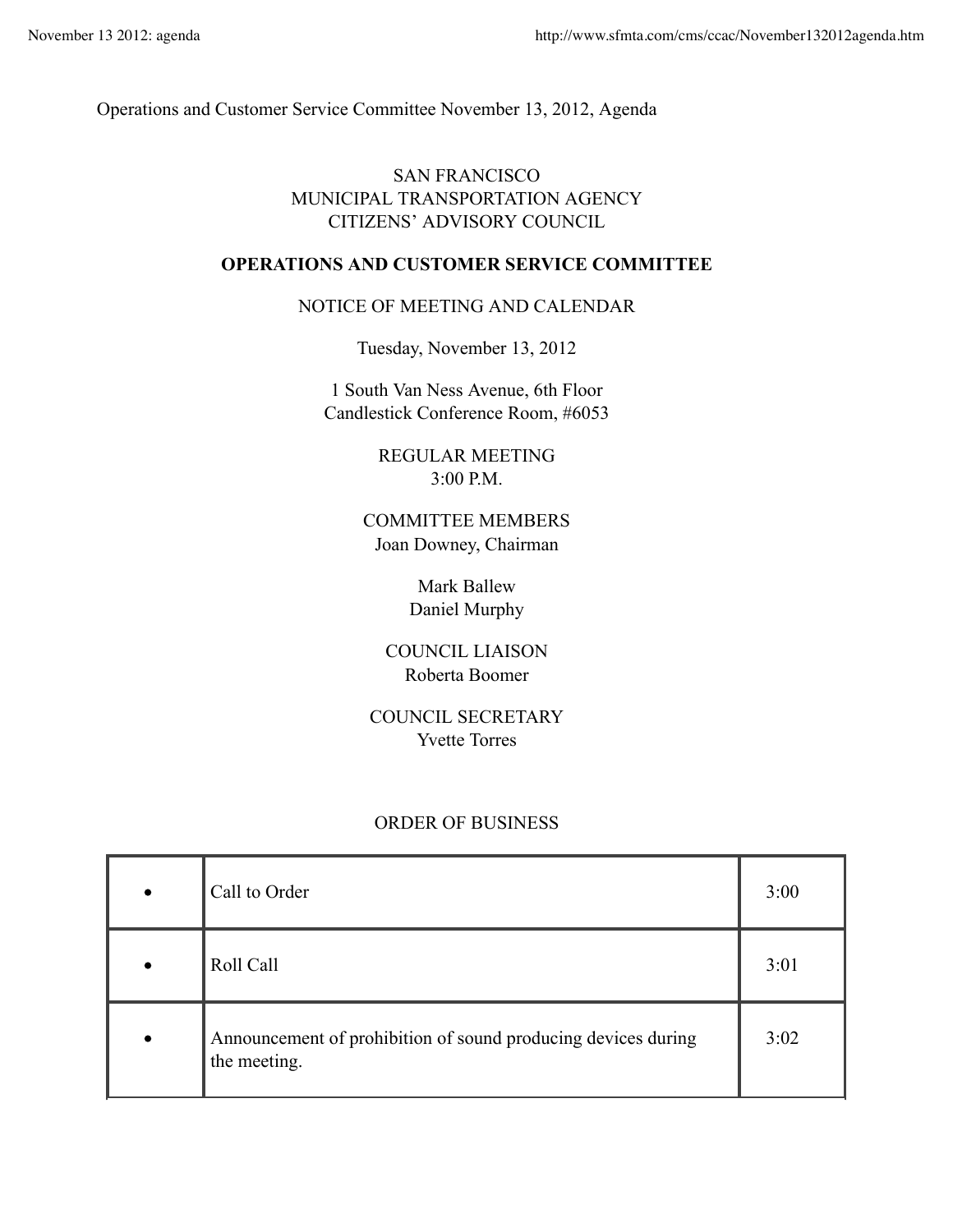|                         | <b>Approval of Minutes</b>                                                                                                                                                              | 3:03 |  |
|-------------------------|-----------------------------------------------------------------------------------------------------------------------------------------------------------------------------------------|------|--|
|                         | • May 8, 2012                                                                                                                                                                           |      |  |
|                         | $\bullet$ July 10, 2012                                                                                                                                                                 |      |  |
|                         | September 11, 2012                                                                                                                                                                      |      |  |
|                         | Report of the Chairman (For discussion only)                                                                                                                                            | 3:10 |  |
|                         | <b>Public Comment</b>                                                                                                                                                                   | 3:15 |  |
|                         | Members of the public may address the Operations and Customer<br>Service Committee on matters that are within the OCSC's<br>jurisdiction and are not on today's calendar.               |      |  |
| <b>REGULAR CALENDAR</b> |                                                                                                                                                                                         |      |  |
|                         | Presentation, discussion and possible action regarding special<br>event planning/coordination. (Lea Militello, Manager, Security,<br>Investigations & Enforcement, Sustainable Streets) | 3:30 |  |
|                         | Presentation, discussion and possible action regarding service<br>standards. (Jason Lee, Performance Manager, Technology &<br>Performance, Finance & Information Technology)            | 3:50 |  |
|                         | Presentation, discussion and possible action regarding dogs on<br>Muni. (John Haley, Director, Transit Services)                                                                        | 4:20 |  |
|                         | Committee Members' requests for information. (For discussion<br>only)                                                                                                                   | 4:40 |  |
|                         | Schedule upcoming calendar items. (For discussion only)<br>Next regular meeting: Tuesday, January 8, 2013, at 3 p.m.                                                                    | 4:50 |  |